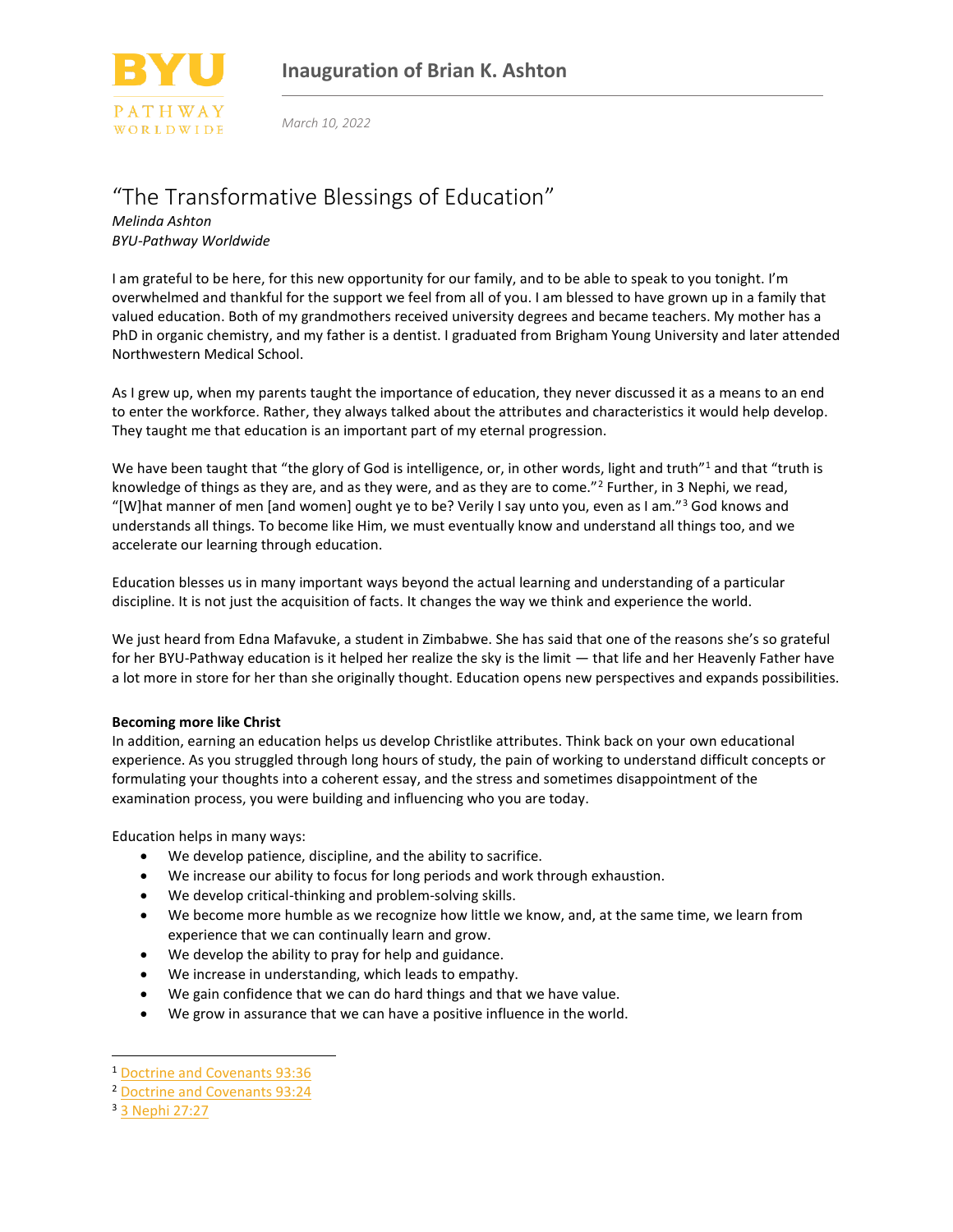It is difficult to articulate the powerful influence education has on one's being. In Doctrine and Covenants 121:42, the Lord says that "pure knowledge ... greatly enlarge[s] the soul." We become new beings with expanded understanding, desires, and conviction. We feel our potential and realize that we have the ability to share our light and knowledge to lift others.

Education also increases our ability to serve in God's kingdom. Not only are we better prepared to serve because of the Christlike attributes we have developed but we can use the information and abilities we have gained to bless others.

I remember multiple times when my mother happily tutored youth in our ward in chemistry. She did not do this for gain but because she saw the need and had the skills to help. This tutoring did increase each youth's understanding of chemistry. But more importantly, the youth felt valued and loved as my mother patiently worked with them. What's more, these youth grew in confidence as they discovered that they were bright enough to understand a subject that had previously seemed impossible to them. As a mother, wife, Relief Society president, youth camp director, Young Women's advisor, and friend, she blessed lives as she used the skills she'd gained from her education to solve problems, work through challenging circumstances, explore gospel questions, and help others.

Education prepares us to receive revelation. In 2 Nephi 31:3, we read, "For the Lord God giveth light unto the understanding; for he speaketh unto men [and women] according to their language, unto their understanding." As we grow in understanding and knowledge, we increase our ability to hear the Lord speak to us.

President Russell M. Nelson shared how during a surgery to repair a leaky heart valve he was given revelation through a vivid picture in his mind — on exactly how to do the repair.<sup>4</sup> President Nelson's education had prepared him to receive that revelation because he understood the context surrounding how heart valves function.

## **Changing generations**

You heard Edna say that education is not only helping her but helping her whole family to become self-reliant. Gaining an education changes the trajectory of a family. It raises expectations and influences plans and choices.

Because my parents and grandmothers had all received university degrees, I thought it was normal and natural for me to receive one as well. I never had to agonize over the decision of whether I was capable of obtaining a degree or determine if it was worth the cost. When it came time to apply for college, I had people to ask for help and guidance. In addition, I recognized that my parents' education blessed me in many ways, and I desired to continue to receive those blessings and to share them with my future family. My grandmothers' decision to obtain an education changed the future of our family. That is the lasting impact of education and one reason why the work we do at BYU-Pathway is so important. It changes generations.

## **Seek learning by study and by faith**

Finally, receiving an education through BYU-Pathway Worldwide and the other Church universities allows students to develop the ability to "seek learning even by study and also by faith."<sup>5</sup> Combining study and faith allows our learning to be accelerated. The Holy Ghost can increase our capacity and quicken our understanding.<sup>6</sup> Both study and faith are essential to finding and recognizing truth.

I am so very thankful for the educational opportunities I have had and for parents who taught me to seek truth by being a life-long learner. The foundation they provided was enhanced as my university professors assured me that both the secular and the spiritual pursuit of truth would bless my life. When they seem to conflict, it is just an

<sup>4</sup> Russell M. Nelson "[Sweet Power of Prayer,](https://abn.churchofjesuschrist.org/study/ensign/2003/05/sweet-power-of-prayer)" *Ensign* or *Liahona*, May 2003

<sup>5</sup> [Doctrine and Covenants 88:118](https://abn.churchofjesuschrist.org/study/scriptures/dc-testament/dc/88.118#p117)

<sup>&</sup>lt;sup>6</sup> See **Doctrine and Covenants 88:11**